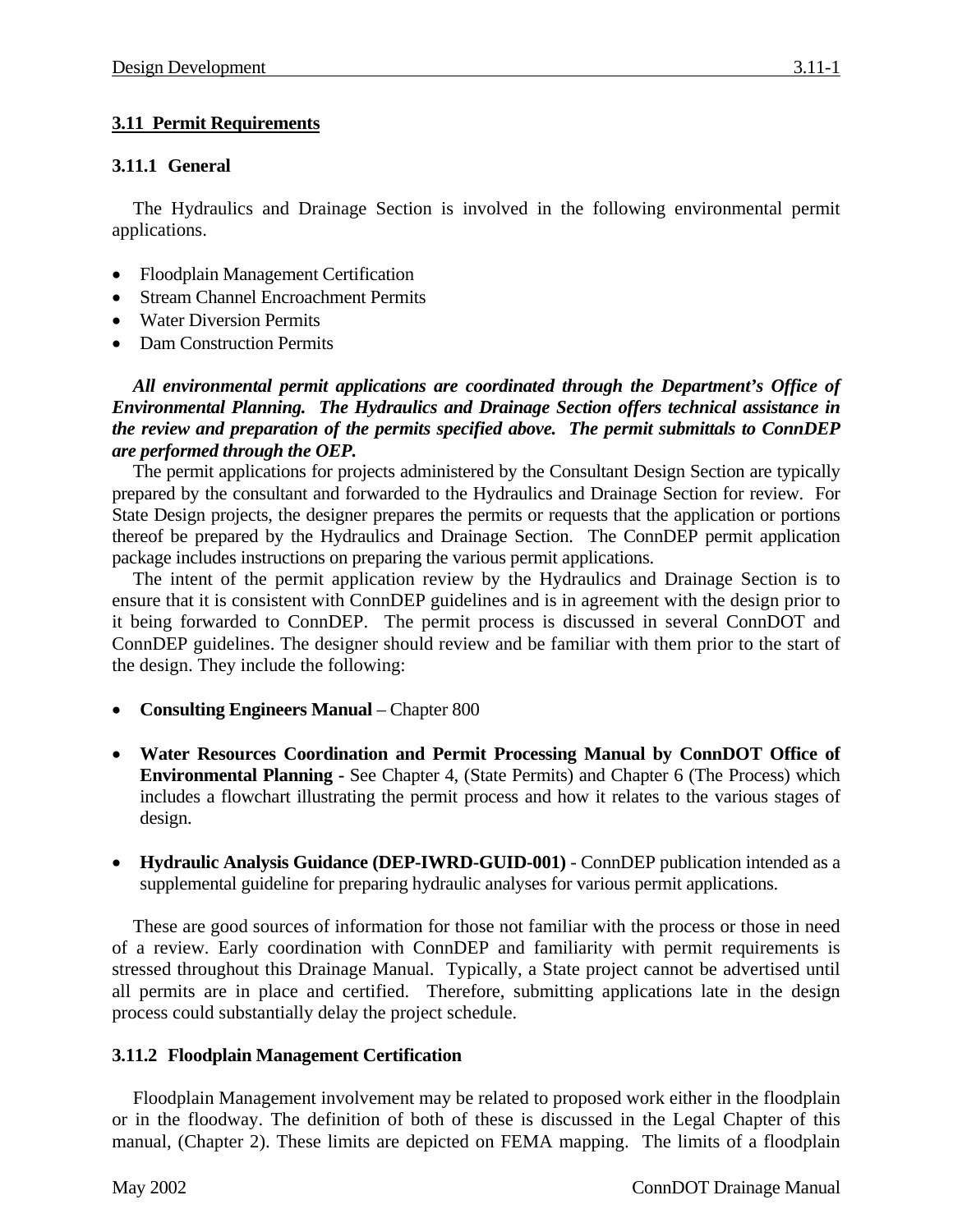are defined by the 100-year water surface elevation of the watercourse. The limits of a floodway are defined by a regulatory water surface elevation. A FEMA hydraulic water surface profile analysis is used to establish the limits of the floodway.

**Roadway Impacts…**Floodplain Management involvement for a roadway design project is typically attributed to work being proposed in a floodplain of a watercourse that conveys a drainage area of 259 ha (1.0 sq. mi.) or greater. Associated impacts may include but are not limited to fill being proposed in the floodplain, a storm drainage outlet discharging drainage into a floodplain or any activity on a roadway that is within the regulatory limits (Zone A) as depicted on the FEMA mapping. A hydraulic analysis is typically not required unless the amount of fill proposed to be placed within a floodplain is substantial. The floodplain impacts should be minimized as much as possible.

Fill within an established floodway is **strongly** discouraged. ConnDEP may require a hydraulic analysis if there is concern with substantial impacts to the floodway (even if a cross culvert is not being proposed for the project).

**Structure Impacts…**The Floodplain Management documentation requirements for a structure differ from a roadway project, as there may be considerably greater impacts attributed to a new structure spanning a watercourse. A hydraulic analysis needs to be prepared not only for the design of the structure but also for ConnDEP to ensure that an unacceptable increase in the water surface elevation is not created by the new structure. The proposed activities associated with the construction of the structure must comply with ConnDEP regulations. The Hydraulic Analysis Guidance referenced in Section 3.5.2 above is conducive to understanding the requirements and necessary steps for certification. The limits of the FEMA floodplain and floodway should be shown on the project plans to aid in determining potential impacts.

**Flood Management General Certification** is available for minor activities located within the regulated floodplain. This general certification granted by ConnDEP can be obtained for certain activities in lieu of an individual Flood Management permit application. The Hydraulics and Drainage section is responsible for reviewing all requests and issuing approval. A description of the minor activities that would qualify for general certification can be obtained from the offices of Hydraulics and Drainage or Environmental Planning.

When seeking Flood Management Certification under the general permit, at a minimum the following information should be provided:

- Request memorandum "Request for FM General Certification Approval"
- Project description with a statement of hydraulics and drainage involvement
- Location plan
- Design plan
- Copy of flood map (FEMA map panel for area of concern)
- Justification of why the request qualifies under FM General Certification
- Available supporting reports, computations, etc.

### **3.11.3 Stream Channel Encroachment Line Permit**

Stream Channel Encroachment Lines are established by the State for many flood prone rivers and watercourses. Any activity riverward from the established lines requires a permit from ConnDEP. A listing of regulated areas may be obtained from ConnDEP's Bureau of Water